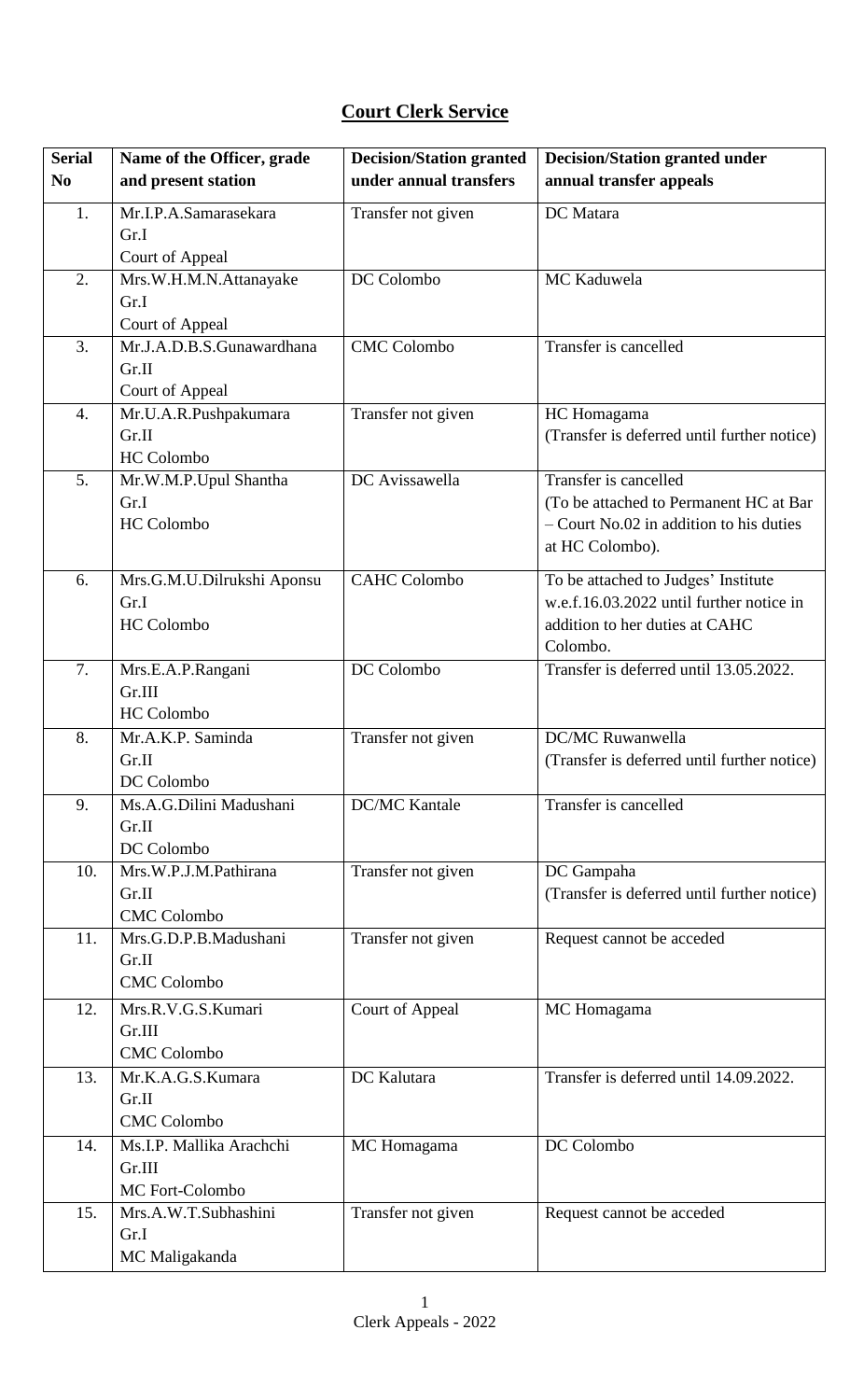| 16. | Mr.H.A.A. Priyashantha      | Transfer not given        | Request cannot be acceded                   |
|-----|-----------------------------|---------------------------|---------------------------------------------|
|     | Gr.III                      |                           |                                             |
|     | DC Nugegoda                 |                           |                                             |
| 17. | Mrs.W.A.M.D. Jayawardhane   | Transfer not given        | HC Homagama                                 |
|     | Gr.III                      |                           | (Transfer is deferred until further notice) |
|     | DC Nugegoda                 |                           |                                             |
| 18. | Mrs.I.U.Yapa                | <b>Supreme Court</b>      | Request cannot be acceded                   |
|     | Gr.I                        |                           |                                             |
|     | MC Nugegoda                 |                           |                                             |
| 19. | Mrs.M.N.Buddhika            | Transfer not given        | Request cannot be acceded                   |
|     | Gr.II                       |                           |                                             |
|     | MC Mahara                   |                           |                                             |
| 20. | Mrs.S.G.B.C. Gunarathne     | Transfer not given        | <b>CAHC</b> Gampaha                         |
|     | Gr.II                       |                           | (Transfer is deferred until further notice  |
|     | MC Mahara                   |                           |                                             |
| 21. | Mrs.D.M.S.Jayawardhana      | Transfer not given        | MC Gampaha                                  |
|     | Gr.III                      |                           | (Transfer is deferred until further notice) |
|     | MC Mahara                   |                           |                                             |
| 22. | Mrs.R.H.D.R.Ranasinghe      | DC/MC Dambulla            | Transfer is cancelled                       |
|     | Gr.I<br>MC Mahara           |                           |                                             |
| 23. | Mrs.H.M.S.C.Herath          | Transfer not given        | To be posted to proposed DC Welisara        |
|     | Gr.I                        |                           |                                             |
|     | HC Negombo                  |                           |                                             |
|     |                             |                           |                                             |
| 24. | Mr.H.M.N.C.Wijerathna       | Transfer not given        | To be posted to proposed DC Welisara        |
|     | Gr.III                      |                           |                                             |
|     | HC Negombo                  |                           |                                             |
| 25. | Mrs.S.P.S.W.K. Premadasa    | Transfer not given        | HC Gampaha                                  |
|     | Gr.III                      |                           | (Transfer is deferred until further notice) |
|     | DC Negombo                  |                           |                                             |
| 26. | Ms.K.A.N.P.Kuruppu Arachchi | Transfer not given        | Request cannot be acceded                   |
|     | Gr.III                      |                           |                                             |
|     | DC Negombo                  |                           |                                             |
| 27. | Mr. K.M.S.K. Perera         | <b>HC</b> Colombo         | <b>HC Chilaw</b>                            |
|     | Gr III                      |                           |                                             |
|     | MC Negombo                  |                           |                                             |
| 28. | Mrs. A.A.M. Attanayake      | HC Gampaha                | Transfer is cancelled                       |
|     | Gr III                      |                           |                                             |
|     | MC Negombo                  |                           |                                             |
| 29. | Mr.D.M.C.Dissanayake        | MC Mahara                 | Transfer is deferred until 13.06.2022       |
|     | Gr.III                      | (To be posted to proposed |                                             |
|     | MC Negombo                  | DC Mahara)                |                                             |
| 30. | Mr.K.M.S.K.Perera           | HC Colombo                | Request cannot be acceded                   |
|     | Gr.III                      |                           |                                             |
|     | MC Negombo                  |                           |                                             |
| 31. | Mrs.H.R.A.Nilmini Kumari    | DC/MC Ruwanwella          | MC Kaduwela                                 |
|     | Gr.I                        |                           |                                             |
|     | HC Avissawella              |                           |                                             |
| 32. | Miss. U.S.N.N. Uduwakage    | Transfer not given        | Request cannot be acceded                   |
|     | Gr III                      |                           |                                             |
|     | DC Homagama                 |                           |                                             |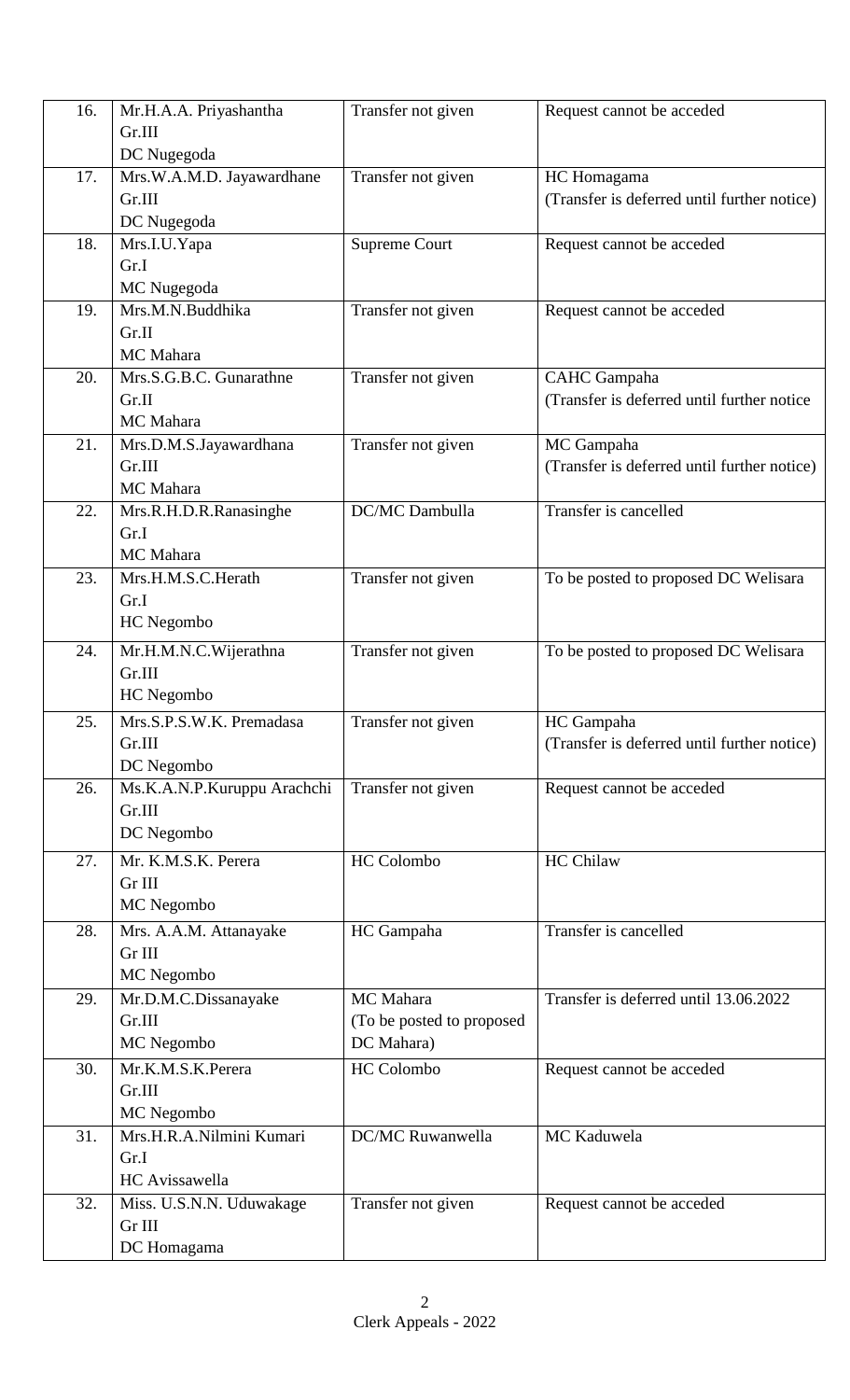| 33. | Mrs.G.G.Hema Wajira Kanthi  | Transfer not given | Request cannot be acceded                   |
|-----|-----------------------------|--------------------|---------------------------------------------|
|     | Gr.III                      |                    |                                             |
|     | DC Homagama                 |                    |                                             |
| 34. | Mrs.S.M.C.K.Senavirtane     | DC Nugegoda        | Request cannot be acceded                   |
|     | Gr.III                      |                    |                                             |
|     | MC Kaduwela                 |                    |                                             |
| 35. | Mr.P.D.A. Indika            |                    |                                             |
|     | Gr.II                       | Transfer not given | Request cannot be acceded                   |
|     |                             |                    |                                             |
|     | HC Balapitiya               |                    |                                             |
| 36. | Mr. W.G. Asanka             | DC Balapitiya      | Request cannot be acceded                   |
|     | Gr III                      |                    |                                             |
|     | MC Galle                    |                    |                                             |
| 37. | Mrs.P.A.D.L. Wickramasinghe | MC Balapitiya      | Transfer is cancelled                       |
|     | Gr.III                      |                    |                                             |
|     | DC Elpitiya                 |                    |                                             |
| 38. | Mrs.P.K.K.Ramesha           | <b>CMC</b> Colombo | Request cannot be acceded                   |
|     | Gr.II                       |                    |                                             |
|     | DC Elpitiya                 |                    |                                             |
| 39. | Mr.P.G.C.L.Nanayakkara      | Transfer not given | Request cannot be acceded                   |
|     | Gr.II                       |                    |                                             |
|     | DC/MC Udugama               |                    |                                             |
| 40. | Miss.V.P.C.W.Pathirana      | MC Avissawella     | Transfer is cancelled                       |
|     | Gr.III                      |                    |                                             |
|     | DC/MC Thissamaharama        |                    |                                             |
| 41. | Mr.A.K.A. Thilakasiri       | Transfer not given | Request cannot be acceded                   |
|     | Gr.II                       |                    |                                             |
|     | <b>CAHC Tangalle</b>        |                    |                                             |
| 42. | Mrs.D.G.N.K.                | Transfer not given |                                             |
|     | Abeygunawardhana            |                    | Request cannot be acceded                   |
|     | Gr.I                        |                    |                                             |
|     | HC Tangalle                 |                    |                                             |
|     |                             |                    |                                             |
| 43. | Mrs.I.T.Weerasinghe         | Transfer not given | Request cannot be acceded                   |
|     | Gr.I                        |                    |                                             |
|     | DC/MC Tangalle              |                    |                                             |
| 44. | Mr.S.R.Alahakoon            | MC Galle           | Request cannot be acceded                   |
|     | Gr.II                       |                    |                                             |
|     | DC/MC Tangalle              |                    |                                             |
| 45. | Ms.B.L.A.Priyanthi          | Transfer not given | Request cannot be acceded                   |
|     | Gr.III                      |                    |                                             |
|     | DC/MC Walasmulla            |                    |                                             |
| 46. | Mrs.G.L.C. Sagarika         | Transfer not given | Request cannot be acceded                   |
|     | Gr.II                       |                    |                                             |
|     | HC Hambantota               |                    |                                             |
|     |                             |                    |                                             |
| 47. | Mrs.H.N.K. Kanchanamala     | Transfer not given | MC Embilipitiya                             |
|     | Gr.III                      |                    |                                             |
|     | HC Hambantota               |                    |                                             |
| 48. | Mrs.G.R.T.S.Bandara         | Transfer not given | HC Embilipitiya                             |
|     | Gr.III                      |                    | (Transfer is deferred until further notice) |
|     | DC/MC Hambantota            |                    |                                             |
| 49. | Mr.H.K.M.N.Senaratne        | Transfer not given | HC Hambantota                               |
|     | Gr.I                        |                    |                                             |
|     | DC/MC Hambantota            |                    |                                             |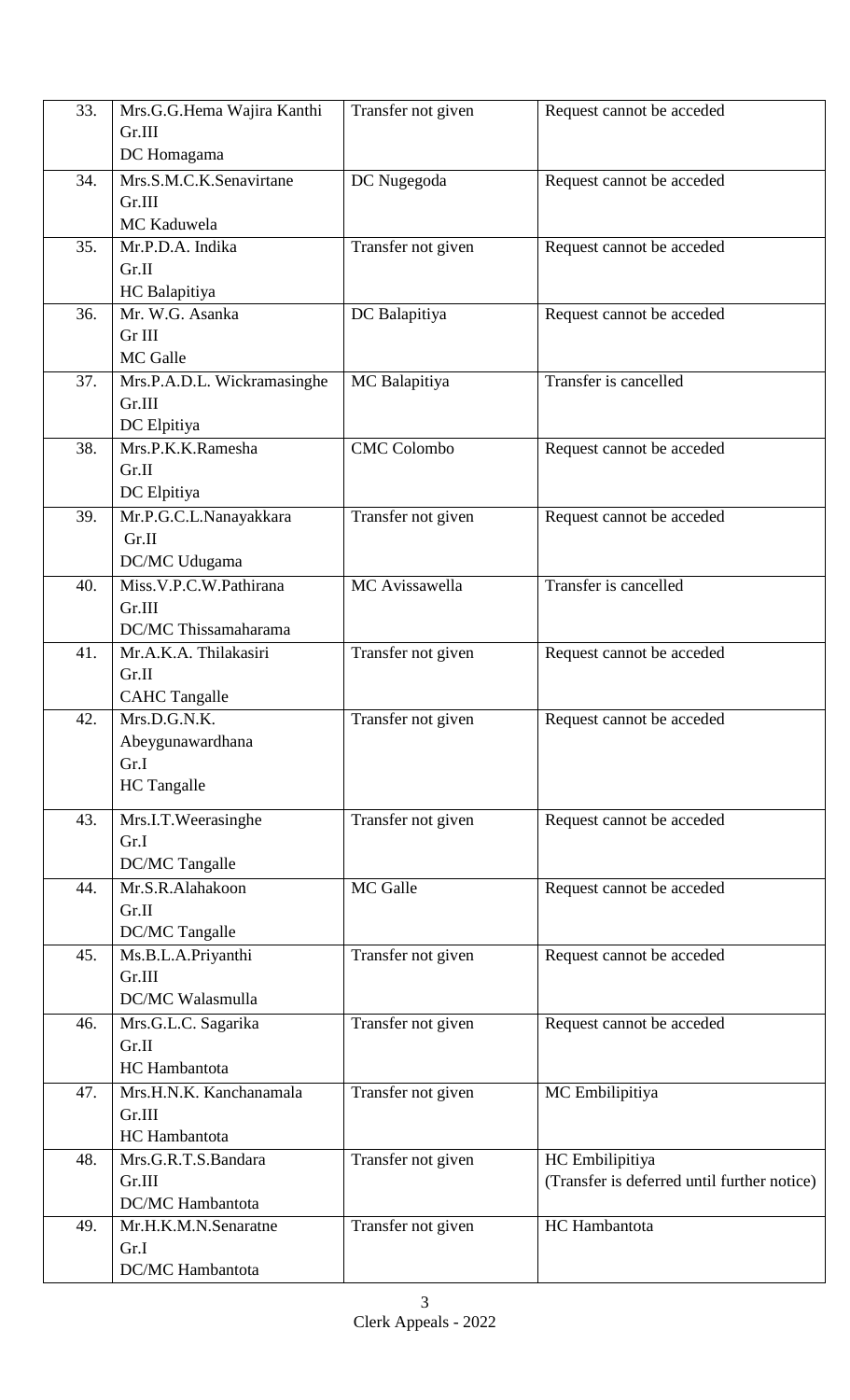| 50. | Mrs.W.M.I.K.Weerasinghe                  | DC/MC Welimada     | Request cannot be acceded |
|-----|------------------------------------------|--------------------|---------------------------|
|     | Gr.II                                    |                    |                           |
|     | MC Kandy                                 |                    |                           |
| 51. | Mrs.W.M.N.R.Bandara                      | Transfer not given | Request cannot be acceded |
|     | Gr.III                                   |                    |                           |
|     | HC Nuwara Eliya                          |                    |                           |
| 52. | Mr.R.M.S. Ratnayaka                      | Transfer not given | Request cannot be acceded |
|     | Gr.III                                   |                    |                           |
|     | HC Nuwara Eliya                          |                    |                           |
| 53. | Mrs.R.M.G.K. Karunaratne                 | Transfer not given | Request cannot be acceded |
|     | Gr.III                                   |                    |                           |
|     | HC Nuwara Eliya                          |                    |                           |
| 54. | Mrs.W.M.S.C. Dharmapala                  | Transfer not given | Request cannot be acceded |
|     | Gr.III                                   |                    |                           |
|     | HC Nuwara Eliya                          |                    |                           |
| 55. | Mrs.S.A.Anulawathi                       | Transfer not given | Request cannot be acceded |
|     | Gr.III                                   |                    |                           |
|     | HC Nuwara Eliya                          |                    |                           |
| 56. | Mr.R.M.P.Wickramasinghe<br>Gr.III        | Transfer not given | Request cannot be acceded |
|     | DC Nuwara Eliya                          |                    |                           |
| 57. | Mr.E.R.J.M.Tharindu Lakpriya             | Transfer not given | Request cannot be acceded |
|     | Gr.III                                   |                    |                           |
|     | DC Nuwara Eliya                          |                    |                           |
| 58. | Mrs.S.H.N.P.Singha Hettige               | Transfer not given | Request cannot be acceded |
|     | Gr.III                                   |                    |                           |
|     | DC Nuwara Eliya                          |                    |                           |
| 59. | Mr.W.H.U.Udayantha                       | Transfer not given | Request cannot be acceded |
|     | Gr.III                                   |                    |                           |
|     | DC Nuwara Eliya                          |                    |                           |
| 60. | Mr.R.M.N.K.Rathnayake                    | Transfer not given | Request cannot be acceded |
|     | Gr.III                                   |                    |                           |
|     | DC Nuwara Eliya                          |                    |                           |
| 61. | Mr.A.M.K.P.Bandara                       | Transfer not given | Request cannot be acceded |
|     | Gr.II                                    |                    |                           |
| 62. | DC Nuwara Eliya<br>Mr.Y.M.S.Pushpakumara | Transfer not given | Request cannot be acceded |
|     | Gr.II                                    |                    |                           |
|     | DC Nuwara Eliya                          |                    |                           |
| 63. | Mr.J.L.P.Shelton De Silva                | Transfer not given | Request cannot be acceded |
|     | Gr.II                                    |                    |                           |
|     | DC Nuwara Eliya                          |                    |                           |
| 64. | Mrs.R.M.C.Kumari                         | Transfer not given | Request cannot be acceded |
|     | Gr.III                                   |                    |                           |
|     | MC Nuwara Eliya                          |                    |                           |
| 65. | Mr.W.M.Priyankara                        | Transfer not given | Request cannot be acceded |
|     | Gr.III                                   |                    |                           |
|     | MC Nuwara Eliya                          |                    |                           |
| 66. | Mr.P.Wijesooriya                         | Transfer not given | Request cannot be acceded |
|     | Gr.III                                   |                    |                           |
|     | MC Nuwara Eliya                          |                    |                           |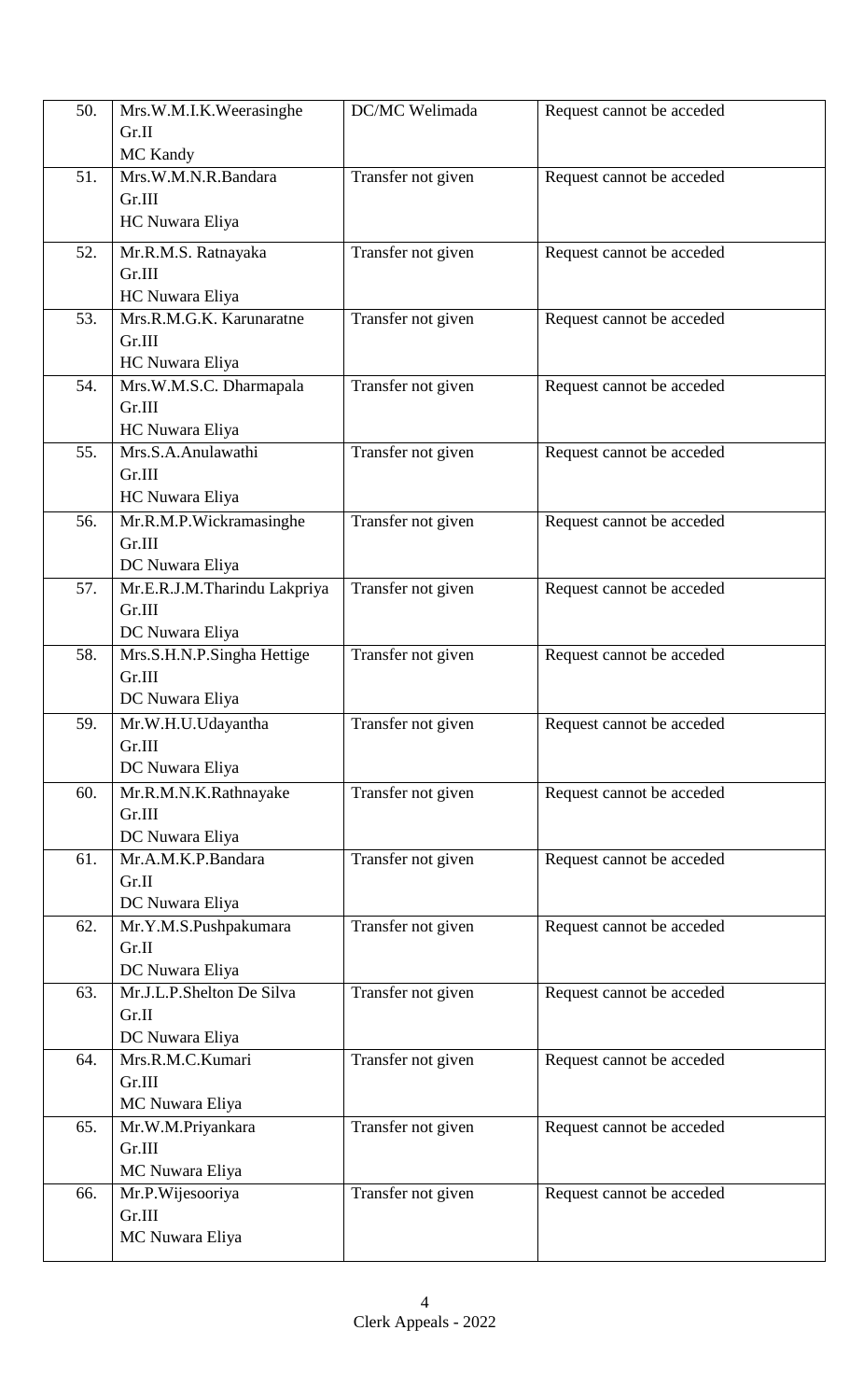| 67. | Mrs.S.S.Kumari             | DC/MC Nawalapitiya | Transfer is deferred until 13.06.2022       |
|-----|----------------------------|--------------------|---------------------------------------------|
|     | Gr.II                      |                    |                                             |
|     | <b>DC/MC Hatton</b>        |                    |                                             |
| 68. | Mrs.R.M.D.C.Rathnayake     | DC Kandy           | Request cannot be acceded                   |
|     | Gr.II                      |                    |                                             |
|     | DC/MC Nawalapitiya         |                    |                                             |
| 69. | Mr.J.A.Al Hasad            | Transfer not given | DC/MC Nawalapitiya                          |
|     | Gr.III                     |                    | (Transfer is deferred until further notice) |
|     | <b>DC/MC Hatton</b>        |                    |                                             |
| 70. | Mrs.A.M.K.W. Senevirathna  | Transfer not given | Request cannot be acceded                   |
|     | Gr. I                      |                    |                                             |
|     | <b>DC/MC</b> Dambulla      |                    |                                             |
| 71. | Mrs.O.T.M.R.S.K.Kumarihamy | Transfer not given | <b>DC/MC</b> Matale                         |
|     | Gr.II                      |                    | (Transfer is deferred until further notice) |
|     | <b>DC/MC</b> Dambulla      |                    |                                             |
| 72. | Mr.E.G.I.S. Kumara         | Transfer not given | Request cannot be acceded                   |
|     | Gr.I                       |                    |                                             |
|     | <b>DC/MC</b> Dambulla      |                    |                                             |
| 73. | Mr.D.M.R.B.Dissanayake     | MC Kurunegala      | Transfer is cancelled                       |
|     | Gr.III                     |                    |                                             |
|     | MC Galagedara              |                    |                                             |
| 74. | Mrs.P.Chandima Dilrukshi   | Transfer not given | Request cannot be acceded                   |
|     | Gr.II                      |                    |                                             |
|     | MC Rathnapura              |                    |                                             |
| 75. | Mrs.H.A.L.S.Hapuarachchi   | MC Rathnapura      | Request cannot be acceded                   |
|     | Gr.I                       |                    |                                             |
|     | HC Embilipitiya            |                    |                                             |
| 76. | Ms.W.M.C.Wijesinghe        | Transfer not given | Request cannot be acceded                   |
|     | Gr.I                       |                    |                                             |
|     | DC Embilipitiya            |                    |                                             |
| 77. | Mrs.S.M.D.N.Bandara        | MC Rathnapura      | Request cannot be acceded                   |
|     | Gr.II                      |                    |                                             |
|     | DC/MC Balangoda            |                    |                                             |
| 78. | Mrs.D.I.Padmini            | Transfer not given | Request cannot be acceded                   |
|     | Gr.I                       |                    |                                             |
|     | <b>CAHC</b> Kegalle        |                    |                                             |
| 79. | Mr.H.P.S.M.Wijerathna      | MC Kandy           | Request cannot be acceded                   |
|     | Gr.II                      |                    |                                             |
|     | <b>HC</b> Kegalle          |                    |                                             |
| 80. | Ms.P.G.I.R. Polwatta       | DC/MC Warakapola   | Request cannot be acceded                   |
|     | Gr.II                      |                    |                                             |
|     | DC Kegalle                 |                    |                                             |
| 81. | Mr.K.M. Dharmaratne        | MC Rambadagalla    | Request cannot be acceded                   |
|     | Gr.II                      |                    |                                             |
|     | DC Kurunegala              |                    |                                             |
| 82. | Mrs.R.M.A. Srimali         | Transfer not given | Request cannot be acceded                   |
|     | Gr.I                       |                    |                                             |
|     | DC Kurunegala              |                    |                                             |
| 83. | Mrs.R.H.A.T.Chandrasena    | MC Rambadagalla    | Transfer is deferred until 13.06.2022.      |
|     | Gr.II                      |                    |                                             |
|     | MC Kurunegala              |                    |                                             |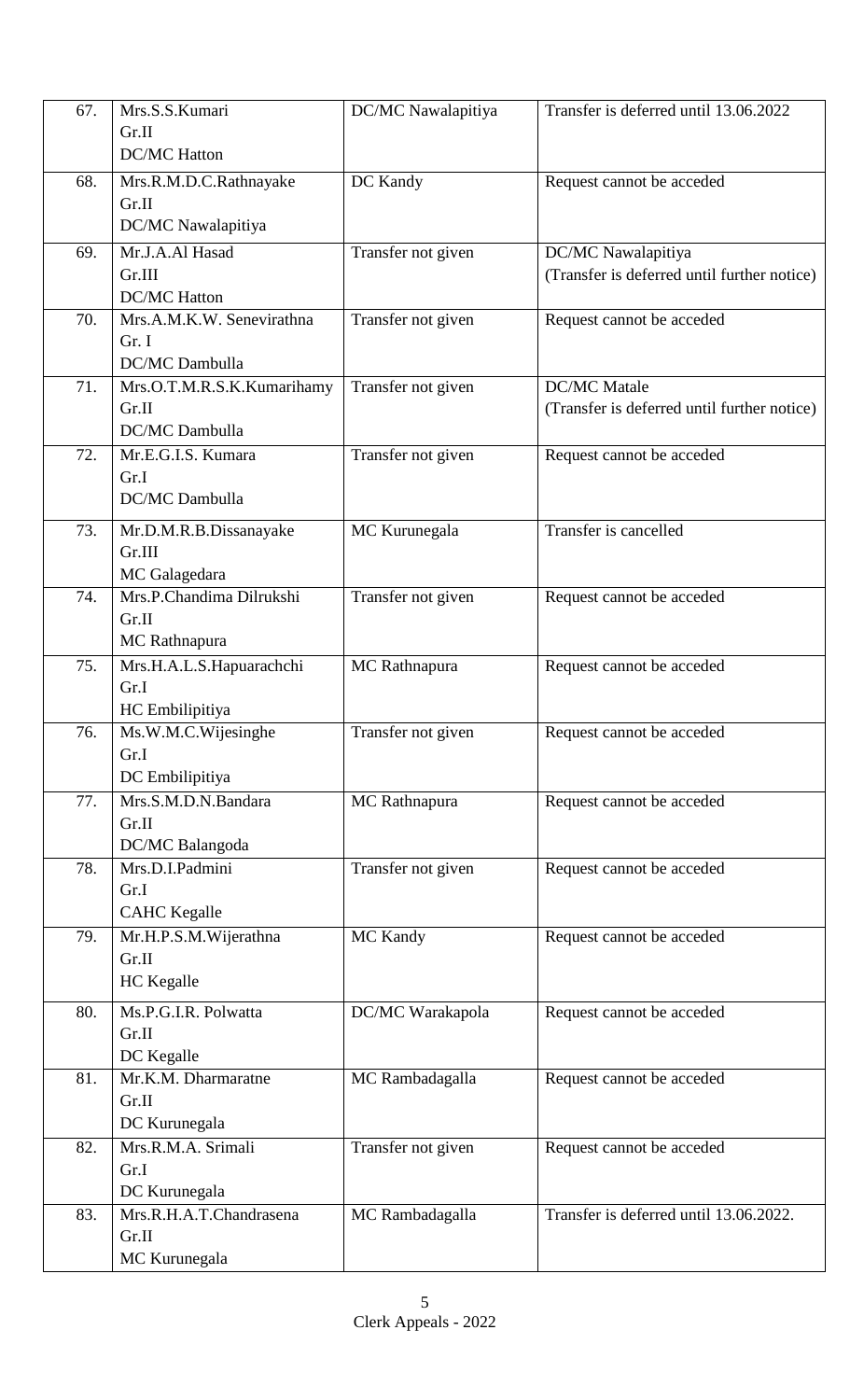| 84.  | Mrs.H.M.Dammika Chandarani   | Transfer not given       | MC Kurunegala                               |
|------|------------------------------|--------------------------|---------------------------------------------|
|      | Gr.III                       |                          | (Transfer is deferred until further notice) |
|      | HC Kuliyapitiya              |                          |                                             |
| 85.  | Mr.W.M.R.Chaminda Nishan     | Transfer not given       | MC Rambadagalla                             |
|      | Gr.III                       |                          | (Transfer is deferred until further notice) |
|      | DC Kuliyapitiya              |                          |                                             |
| 86.  | Mrs.H.A.R.C.Hettiarchchi     | Transfer not given       | MC Kurunegala                               |
|      | Gr.III                       |                          | (Transfer is deferred until further notice) |
|      | DC Kuliyapitiya              |                          |                                             |
| 87.  | Mrs M.M.N.Bandara            | Transfer not given       | To be posted to proposed                    |
|      | Gr II                        |                          | MC Kahatagasdigiliya                        |
|      | MC Galgamuwa                 |                          |                                             |
| 88.  | Mr.U.U.Rajakaruna            | Transfer not given       | Request cannot be acceded                   |
|      | Gr.III                       |                          |                                             |
|      | MC Galgamuwa                 |                          |                                             |
| 89.  | Mrs.A.H.M.Nilushi Priyangika | Transfer not given       | Request cannot be acceded                   |
|      | Gr.II                        |                          |                                             |
|      | DC/MC Wariyapola             |                          |                                             |
| 90.  | Mrs.K.P.D.Rajapaksha         | Transfer not given       | Request cannot be acceded                   |
|      | Gr.I                         |                          |                                             |
|      | DC/MC Nikaweratiya           |                          |                                             |
| 91.  | Mrs.D.T.P.Jayathunga         | DC/MC Marawila           | Request cannot be acceded                   |
|      | Gr.II                        |                          |                                             |
|      | <b>HC Chilaw</b>             |                          |                                             |
| 92.  | Mr.J.H.C.R.K.Fernando        | MC Anamaduwa             | Request cannot be acceded                   |
|      | Gr.III                       |                          |                                             |
|      | <b>HC Chilaw</b>             |                          |                                             |
| 93.  | Mrs.A.Y.N.Nilmini            | To be posted to proposed | Transfer is cancelled                       |
|      | Gr.II                        | MC Madawachhciya         |                                             |
|      | HC Anuradhapura              |                          |                                             |
| 94.  | Ms.E.M.M.Ekanayake           | Transfer not given       | To be posted to proposed                    |
|      | Gr.I                         |                          | MC Nochchiyagama                            |
|      | DC/MC Kekirawa               |                          |                                             |
| 95.  | Mr.R.M.Priyantha             | Transfer not given       | DC/MC Polonnaruwa                           |
|      | Gr.II                        |                          |                                             |
|      | DC/MC Kekirawa               |                          |                                             |
| 96.  | Mr.A.C.Abdhul Salam          | Transfer not given       | To be posted to proposed                    |
|      | Gr.I                         |                          | MC Kaluwanchikudy                           |
|      | DC/MC Polonnaruwa            |                          |                                             |
| 97.  | Mr. A.K.S. Ahamed            | <b>MC</b> Batticaloa     | Request cannot be acceded                   |
|      | Gr.II                        |                          |                                             |
|      | DC/MC Polonnaruwa            |                          |                                             |
| 98.  | Mrs.J. Vijitha Mallika       | MC Anuradhapura          | DC Anuradhapura                             |
|      | Gr.I                         |                          |                                             |
|      | MC Tambuttegama              |                          |                                             |
| 99.  | Mrs.L.A.P.Damayanthi<br>Gr.I | Transfer not given       | Request cannot be acceded                   |
|      | <b>CAHC Badulla</b>          |                          |                                             |
| 100. | Mr.H.A.P.Sisira Kumara       | Transfer not given       |                                             |
|      |                              |                          | Request cannot be acceded                   |
|      | Gr.III<br>HC Badulla         |                          |                                             |
|      |                              |                          |                                             |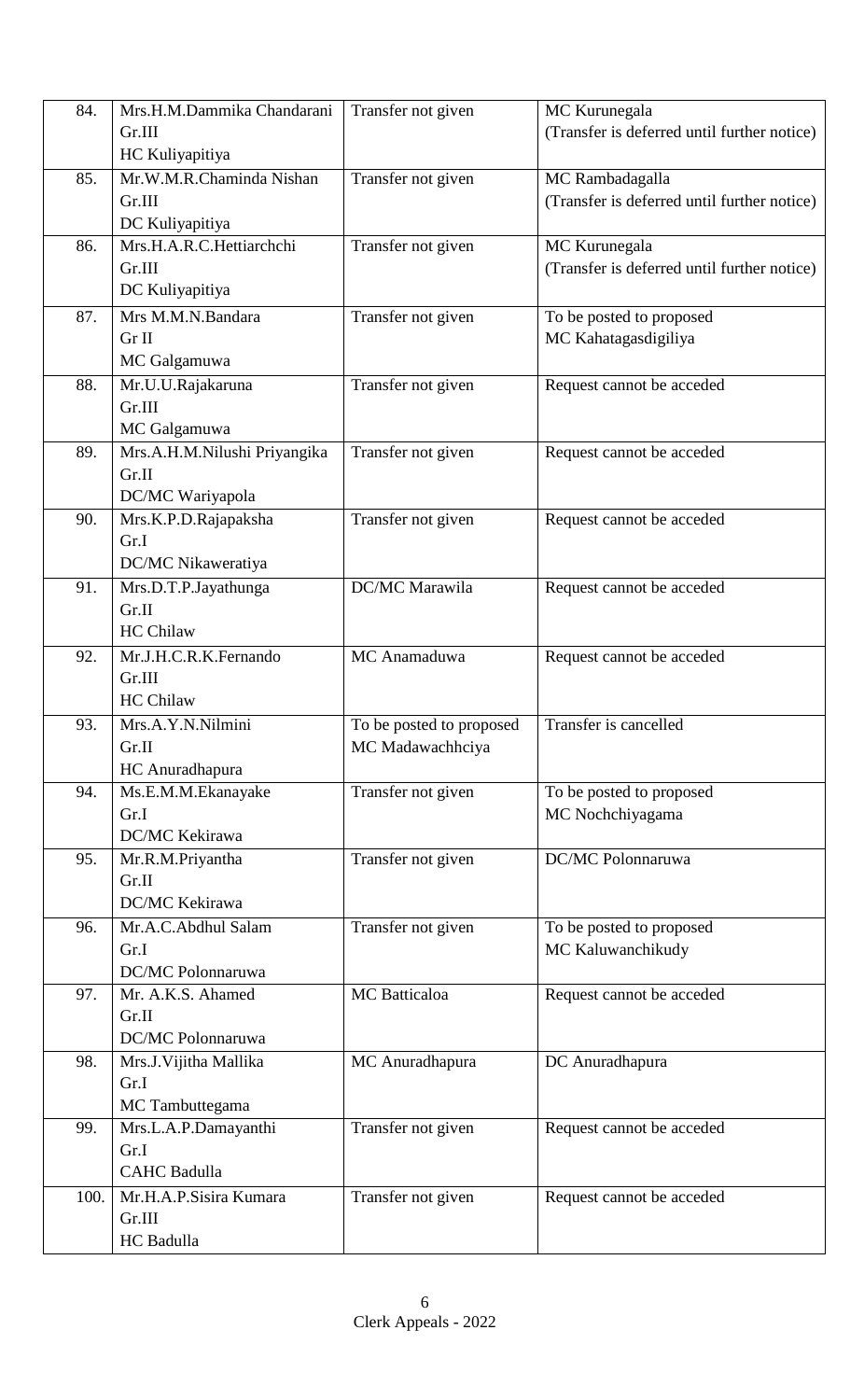| 101. | Mrs.S.R.A.Kumudini Jayamaha      | Transfer not given | Request cannot be acceded                 |
|------|----------------------------------|--------------------|-------------------------------------------|
|      | Gr.II                            |                    |                                           |
|      | HC Badulla                       |                    |                                           |
| 102. | Mrs.S.H.E.T.Sumathipala          | DC Bandarawela     | Request cannot be acceded                 |
|      | Gr.II                            |                    |                                           |
|      | DC Badulla                       |                    |                                           |
| 103. | Mr.K.P.Rasika Chaminda           | Transfer not given | Request cannot be acceded                 |
|      | Gr.II                            |                    |                                           |
|      | DC Badulla                       |                    |                                           |
| 104. | Mr.K.H.M.I.Lalith Kumara         | Transfer not given | Request cannot be acceded                 |
|      | Gr.II                            |                    |                                           |
|      | DC/MC Monaragala                 |                    |                                           |
| 105. | Mrs.J.M.M.K. Jayasundara         | MC Homagama        | Request cannot be acceded                 |
|      | Gr.II                            |                    |                                           |
|      | DC/MC Monaragala                 |                    |                                           |
| 106. | Mrs. S.T.O. Chandrika            | DC Homagama        | Transfer is cancelled                     |
|      | Gr. II                           |                    |                                           |
|      | DC/MC Wellawaya                  |                    |                                           |
| 107. | Ms.A.H.G.T.Nilanthi              | Transfer not given | Request cannot be acceded                 |
|      | Gr.I                             |                    |                                           |
|      | MC Siyambalanduwa                |                    |                                           |
| 108. | Mrs.K.L.D.R.C.Senavirathne       | MC Siyambalanduwa  | Transfer is deferred until further notice |
|      | Gr.II                            |                    |                                           |
|      | HC Ampara                        |                    |                                           |
|      |                                  | Transfer not given |                                           |
| 109. | Mr.D.M.S.A.Dissanayake<br>Gr.III |                    | Request cannot be acceded                 |
|      | HC Ampara                        |                    |                                           |
| 110. | Mr.D.M.A.Sagara Dissanayake      | MC Siyambalanduwa  | Transfer is deferred until further notice |
|      | Gr.I                             |                    |                                           |
|      | HC Ampara                        |                    |                                           |
| 111. | Mrs.U.H.C.Perera                 | MC Kalmunai        | Transfer is cancelled                     |
|      | Gr.I                             |                    |                                           |
|      | HC Ampara                        |                    |                                           |
| 112. | Mr.M.H.Fazeel                    | Transfer not given | Request cannot be acceded                 |
|      | Gr.III                           |                    |                                           |
|      | DC/MC Ampara                     |                    |                                           |
| 113. | Mrs.M.M.A.P. Kumari              | <b>MC</b> Bibile   | Transfer is deferred until further notice |
|      | Gr.II                            |                    |                                           |
|      | DC/MC Dehiattakandiya            |                    |                                           |
|      |                                  |                    |                                           |
| 114. | Mrs.A.M.N.K.Nikapotha            | MC Bibile          | Transfer is deferred until further notice |
|      | Gr.II                            |                    |                                           |
|      | DC/MC Dehiattakandiya            |                    |                                           |
| 115. | Mr.K.G.K.N.K.Kolhena             | DC Kandy           | Transfer is deferred until further notice |
|      | Gr.III                           |                    |                                           |
|      | DC/MC Dehiattakandiya            |                    |                                           |
| 116. | Mr.P.K.P.Rathnayake              | DC/MC Mahiyangana  | Transfer is deferred until further notice |
|      | Gr.III                           |                    |                                           |
|      | DC/MC Dehiattakandiya            |                    | <b>HC</b> Trincomalee                     |
| 117. | Mrs. A.P.G. Roshini<br>Gr.I      | Transfer not given |                                           |
|      | <b>DC/MC</b> Kanthale            |                    |                                           |
|      |                                  |                    |                                           |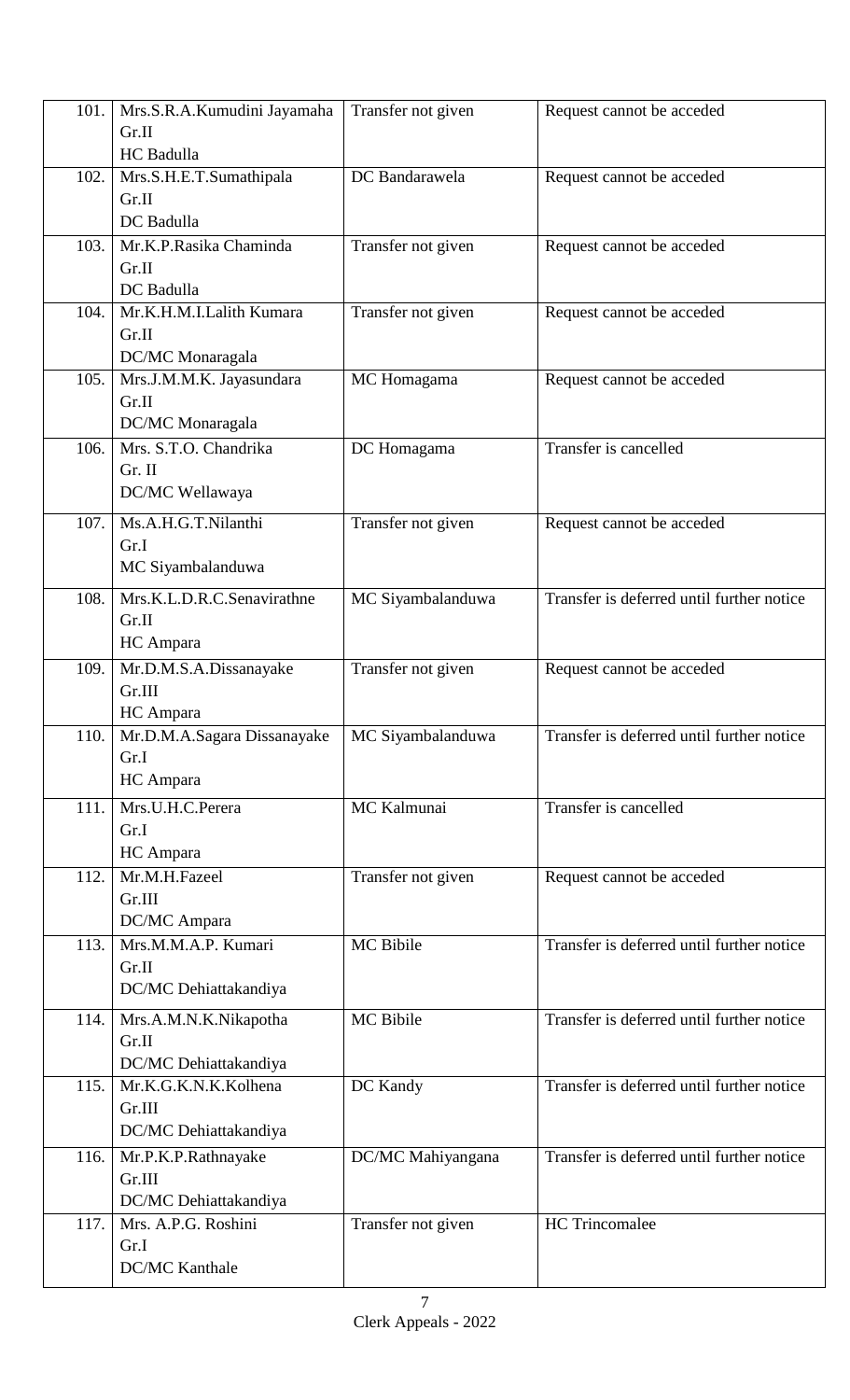| 118. | Mrs. P.M.K. Priyangika         | Transfer not given    | <b>DC/MC Mutur</b>                            |
|------|--------------------------------|-----------------------|-----------------------------------------------|
|      | Gr.II                          |                       |                                               |
|      | <b>DC/MC Kantale</b>           |                       |                                               |
| 119. | Mrs.T.B.M.E.Lakmali<br>Gr.I    | Transfer not given    | <b>MC</b> Trincomalee                         |
|      | <b>DC/MC Kantale</b>           |                       |                                               |
| 120. | Mrs.D.L.Nadeesha Dilrukshi     | Transfer not given    | Request cannot be acceded                     |
|      | Gr.I                           |                       |                                               |
|      | <b>DC/MC Kantale</b>           |                       |                                               |
| 121. | Mrs.A.M.P.A.Shanika Prasadi    | Transfer not given    | Request cannot be acceded                     |
|      | Gr.I<br><b>DC/MC Kantale</b>   |                       |                                               |
|      |                                |                       |                                               |
| 122. | Mrs.H.R.M. Sabarulla<br>Gr.I   | Transfer not given    | To be posted to proposed<br>MC Kaluwanchikudy |
|      | HC Kalmunai                    |                       |                                               |
| 123. | Mrs.V.Theivendran              | Transfer not given    | <b>HC</b> Batticaloa                          |
|      | Gr.I                           |                       |                                               |
|      | MC Kalmunai                    |                       |                                               |
| 124. | Mr.S. Siyamraj                 | Transfer not given    | Request cannot be acceded                     |
|      | Gr.II                          |                       |                                               |
|      | MC Akkaraipattu                |                       |                                               |
| 125. | Mr.C.M.Masoon                  | <b>DC/MC Pottuvil</b> | MC Kalmunai                                   |
|      | Gr.III<br><b>HC</b> Batticaloa |                       |                                               |
| 126. | Mr.A.M.Niyas                   | <b>DC</b> Trincomalee | <b>DC/MC Mutur</b>                            |
|      | Gr.III                         |                       |                                               |
|      | MC Batticaloa                  |                       |                                               |
| 127. | Mr.S.Ramesh                    | <b>MC</b> Trincomalee | Transfer is cancelled                         |
|      | Gr.I                           |                       | (To be posted to proposed                     |
|      | MC Batticaloa                  |                       | MC Kaluwanchikudy)                            |
| 128. | Mrs.Sivanjanee Gaurishankar    | Transfer not given    | Request cannot be acceded                     |
|      | Gr.II                          |                       |                                               |
|      | <b>HC</b> Trincomalee          |                       |                                               |
| 129. | Mrs.K.A. Chandralatha          | Transfer not given    | <b>DC/MC Kantale</b>                          |
|      | Gr.I<br><b>HC</b> Trincomalee  |                       |                                               |
| 130. | Mrs.H.M.S.H.Kumari Herath      | Transfer not given    | <b>DC/MC Kantale</b>                          |
|      | Gr.I                           |                       |                                               |
|      | <b>MC</b> Trincomalee          |                       |                                               |
| 131. | Mrs.M. Anishta                 | Transfer not given    | <b>DC</b> Trincomalee                         |
|      | Gr.I                           |                       |                                               |
|      | DC/MC Mutur                    |                       |                                               |
| 132. | Mrs.W.D.S. Chithrangi          | Transfer not given    | <b>DC/MC Kantale</b>                          |
|      | Gr.I                           |                       |                                               |
|      | DC/MC Mutur                    |                       |                                               |
| 133. | Mrs. T. Devamalar<br>Gr.II     | Transfer not given    | <b>MC</b> Trincomalee                         |
|      | DC/MC Mutur                    |                       |                                               |
|      |                                |                       |                                               |